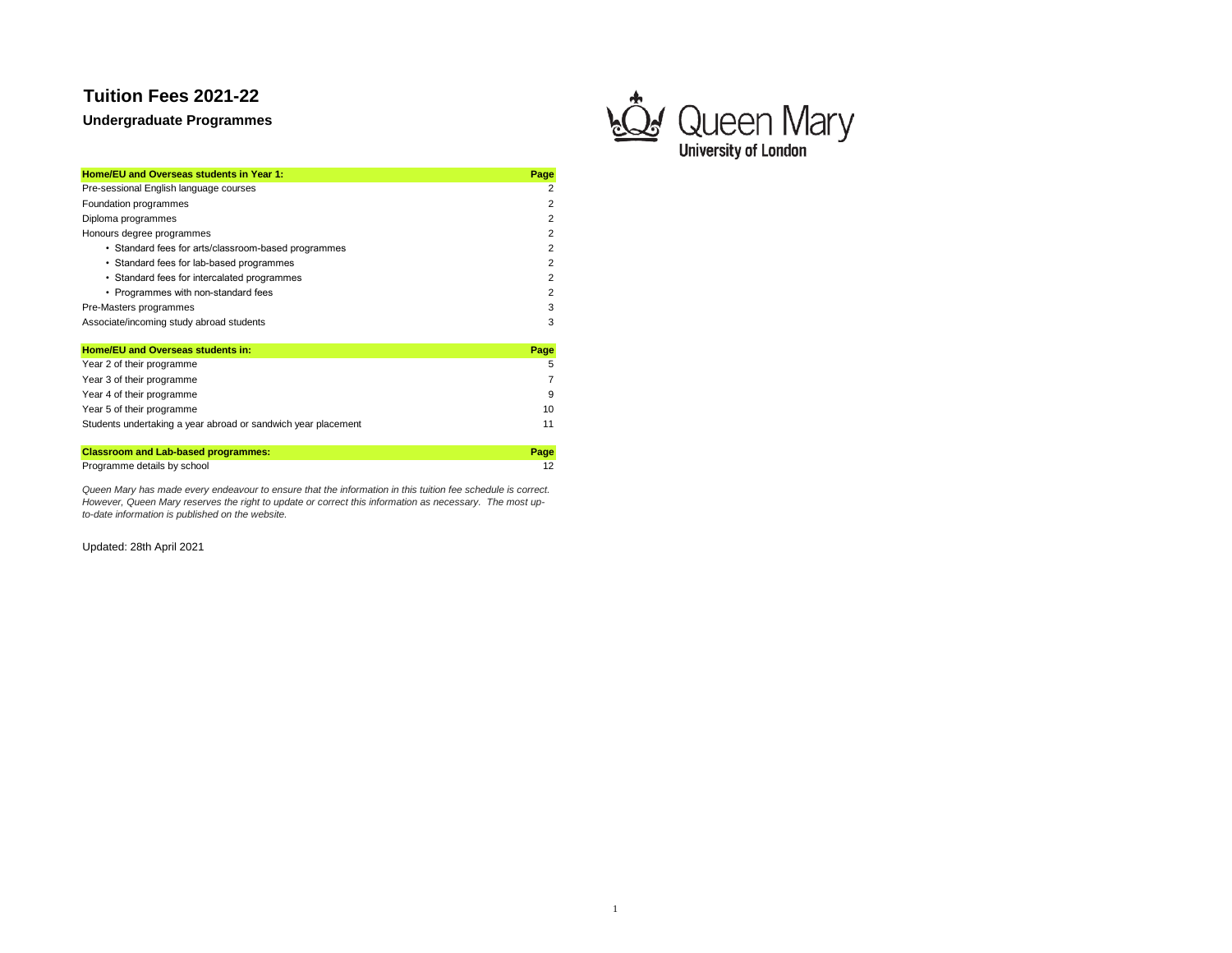### **Undergraduate students entering Year 1 of their programme:**

| Course code                                | Award              | Title                                                                                              |         | 2021/22         |
|--------------------------------------------|--------------------|----------------------------------------------------------------------------------------------------|---------|-----------------|
| Pre-sessional English language programmes: |                    |                                                                                                    | Home    | <b>Overseas</b> |
| Y2E9                                       | Not credit bearing | Course A: 13 weeks                                                                                 | £6,100  | £6,100          |
| <b>Y2E7</b>                                |                    | Course B: 9 weeks                                                                                  | £4,400  | £4,400          |
| Y2E6                                       |                    | Course C: 5 weeks                                                                                  | £3,000  | £3,000          |
| Y <sub>2</sub> E <sub>8</sub>              |                    | Foundation Pre-Sessional Programme: 9 weeks                                                        | £4,400  | £4,400          |
| <b>Foundation programmes:</b>              |                    |                                                                                                    | Home    | <b>Overseas</b> |
| Y <sub>2</sub> GI                          |                    | International Foundation Programme in Humanities & Social Sciences (September start)               | £19,250 | £19,250         |
| Y <sub>2</sub> GF                          |                    | International Foundation Programme in Humanities & Social Sciences (January start)                 | £19.250 | £19.250         |
| Y <sub>2</sub> GG                          |                    | Fd Cert International Foundation Programme in Business and Management (September start)            | £19,250 | £19,250         |
|                                            |                    |                                                                                                    |         |                 |
| Y2GH                                       |                    | Fd Cert International Foundation Programme in Business and Management (January start)              | £19,250 | £19,250         |
|                                            |                    |                                                                                                    |         |                 |
| <b>FGHZ</b>                                |                    | International Science & Engineering Foundation Programme                                           | £19,250 | £19,250         |
| <b>BSc/MSci</b>                            |                    | Integrated Science & Engineering Foundation Programme (Year 0 of a 4 or 5 year course leading to a |         |                 |
|                                            |                    | <b>BSc or Integrated Masters)</b>                                                                  | £9,250  | £19,250         |
| Degree programmes with standard fees:      |                    |                                                                                                    | Home    | <b>Overseas</b> |
| See page 12 for details                    |                    | Arts/Classroom-based programmes                                                                    | £9,250  | £19,250         |
|                                            |                    | Mathematics programmes                                                                             | £9,250  | £20,850         |
|                                            |                    | Laboratory-based programmes                                                                        | £9,250  | £23,950         |
| <b>BSc/BMedSci</b>                         |                    | Intercalated programmes                                                                            | £9,250  | £21.950         |
| Degree programmes with non-standard fees:  |                    |                                                                                                    | Home    | <b>Overseas</b> |
| <b>School of Geography</b>                 |                    |                                                                                                    |         |                 |
| <b>F8N2</b>                                | <b>BSc</b>         | Environmental Science with Business Mangement                                                      | £9,250  | £21,950         |
| F851                                       | <b>BSc</b>         | <b>Environmental Science</b>                                                                       | £9.250  | £21.950         |
| <b>School of Business and Management</b>   |                    |                                                                                                    |         |                 |
| 4P20                                       | <b>BSc</b>         | Accounting and Management                                                                          | £9,250  | £20.850         |
| <b>NN12</b>                                | <b>BSc</b>         | <b>Business Management</b>                                                                         | £9,250  | £20,850         |
| <b>NM11</b>                                | <b>BSc</b>         | <b>Business with Law</b>                                                                           | £9,250  | £20,850         |
| 4G44                                       | <b>BSc</b>         | Marketing and Management                                                                           | £9.250  | £20.850         |
| <b>NN13</b>                                | <b>BSc</b>         | Business Management with Integrated Foundation Year                                                | £9,250  | £20.850         |
| 4G45                                       | <b>BSc</b>         | Marketing and Management with Integrated Foundation Year                                           | £9,250  | £20.850         |
| 4P21                                       | <b>BSc</b>         | Accounting and Management with Intregrated Foundation Year                                         | £9,250  | £20,850         |
| <b>School of Economics and Finance</b>     |                    |                                                                                                    |         |                 |
| L100                                       | BSc (Econ)         | Economics                                                                                          | £9.250  | £20.850         |
| <b>LN13</b>                                | BSc (Econ)         | <b>Economics and Finance</b>                                                                       | £9,250  | £20,850         |
| <b>LL12</b>                                | BSc (Econ)         | Economics and Politics                                                                             | £9,250  | £20.850         |
| <b>LN12</b>                                | BSc (Econ)         | Economics, Finance and Management                                                                  | £9,250  | £20,850         |
| LG11                                       | BSc (Econ)         | Economics, Statistics and Mathematics                                                              | £9,250  | £20,850         |
| L13N                                       | <b>BSc</b>         | Economics and International Finance                                                                | £9,250  | £20,850         |
| L1N3                                       | <b>BSc</b>         | Economics and Finance with Year in Industry                                                        | £9,250  | £20,850         |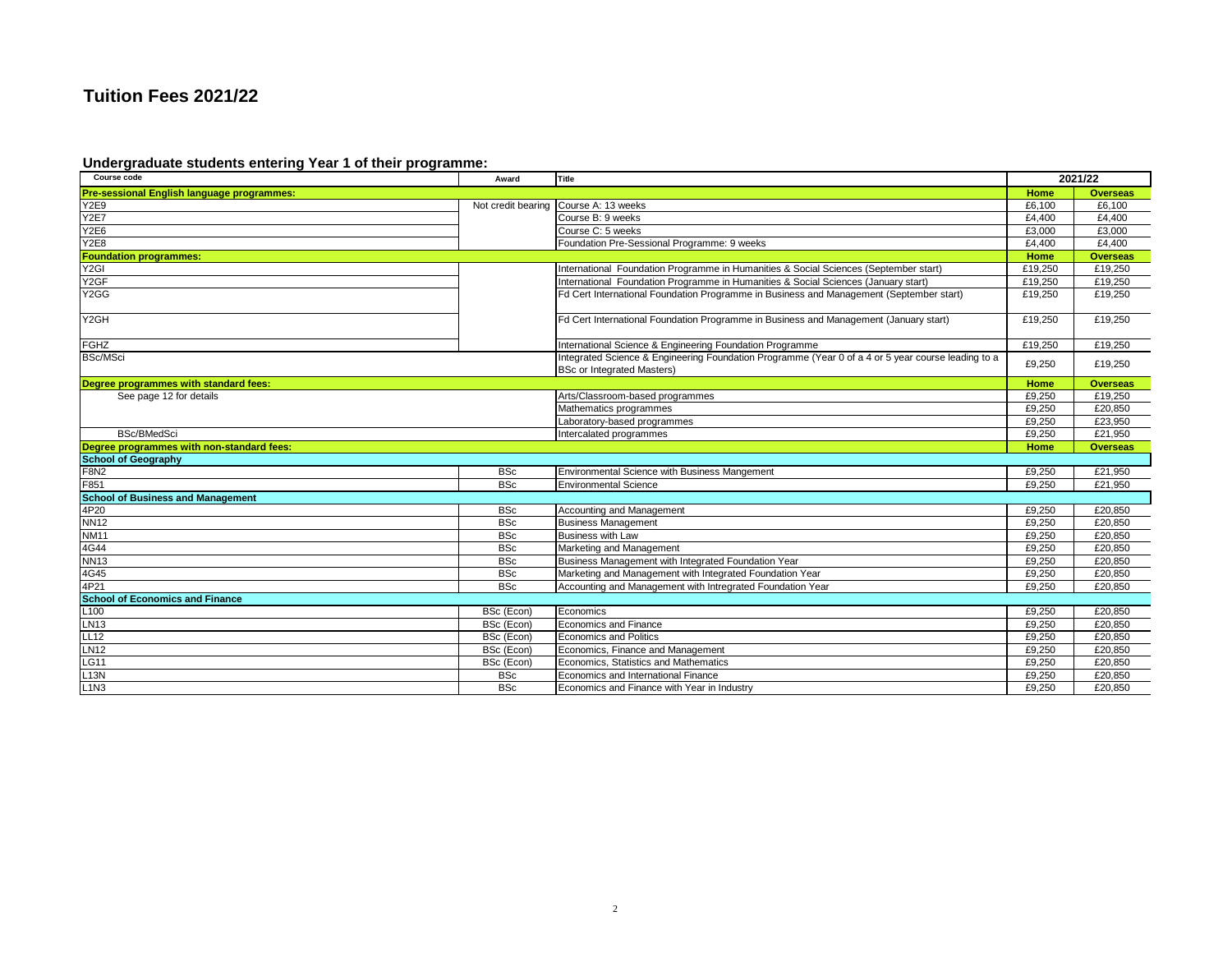| <b>School of Law</b>                                     |                |                                                                                  |            |                 |
|----------------------------------------------------------|----------------|----------------------------------------------------------------------------------|------------|-----------------|
| M103                                                     | <b>LLB</b>     | English and Chinese Law                                                          | £9.250     | £21.950         |
| M120                                                     | <b>LLB</b>     | English and European Law                                                         | £9.250     | £21.950         |
| M105                                                     | <b>LLB</b>     | Global Law with Placement                                                        | £9.250     | £21.950         |
| M100                                                     | <b>LLB</b>     | Law                                                                              | £9.250     | £21.950         |
| M101                                                     | <b>LLB</b>     | Law - Senior Status                                                              | £9.250     | £21.950         |
| ML <sub>12</sub>                                         | <b>BA</b>      | Law and Politics                                                                 | £9,250     | £21,950         |
| M102                                                     | <b>LLB</b>     | Law with Year in Hong Kong                                                       | £9,250     | £21,950         |
| <b>M1N1</b>                                              | <b>LLB</b>     | Law with Business                                                                | £9,250     | £21,950         |
| M1V1                                                     | <b>LLB</b>     | Law with History                                                                 | £9,250     | £21,950         |
| <b>School of Medicine and Dentistry</b>                  |                |                                                                                  |            |                 |
| A200                                                     | <b>BDS</b>     | Dentistry                                                                        | £9,250     | £40,650         |
| 4U47                                                     | <b>BSc</b>     | <b>Global Health</b>                                                             | £9,250     | £19.250         |
| A100                                                     | <b>MBBS</b>    | Medicine                                                                         | £9.250     | £40.650         |
| A101                                                     | <b>MBBS</b>    | Medicine - Graduate Entry Programme                                              | £9,250     | £40,650         |
| A30X                                                     | <b>MBBS</b>    | Medicine - GEP Maxilliofacial                                                    | £9,250     |                 |
|                                                          |                |                                                                                  |            |                 |
| A110                                                     | <b>MBBS</b>    | Medicine (Malta)                                                                 | EUR 23,500 | EUR 23,500      |
| <b>Pre-Masters Programmes:</b>                           |                |                                                                                  | Home       | <b>Overseas</b> |
| Y <sub>2</sub> QF                                        | GradDip        | Pre-Masters FT Graduate Diploma Economics and Finance (September start)          | £18,000    | £18,000         |
| Y <sub>2</sub> QG                                        | GradDip        | Pre-Masters FT Graduate Diploma Economics and Finance (January start)            | £18,000    | £18,000         |
| Y2QA                                                     | GradDip        | Pre-Masters FT Graduate Diploma Humanities and Social Sciences (September start) | £18,000    | £18,000         |
| Y <sub>2</sub> QC                                        | GradDip        | Pre-Masters FT Graduate Diploma Humanities and Social Sciences (January start)   | £18,000    | £18,000         |
| Associate Students (not aiming for a Queen Mary degree): |                |                                                                                  | Home       | <b>Overseas</b> |
| Y2FE                                                     |                | Full vear                                                                        | £19,250    | £19,250         |
| Y2AE                                                     |                | Autumn semester only (4 modules)                                                 | £9,650     | £9,650          |
| Y3AE                                                     |                | Autumn semester only (3 modules)                                                 | £7,350     | £7,350          |
| Y2BE                                                     |                | Spring semester only (4 modules)                                                 | £9.650     | £9,650          |
| Y3BE                                                     | Credit awarded | Spring semester only (3 modules)                                                 | £7,350     | £7,350          |
| Y3AP                                                     |                | One 15-credit module (Autumn semester)                                           | £2,450     | £2,450          |
| Y2AP                                                     |                | Two 15-credit or one 30-credit module(s) (Autumn semester)                       | £4.900     | £4.900          |
| Y3BP<br>Y <sub>2</sub> BP                                |                | One 15-credit module (Spring semester)                                           | £2.450     | £2.450          |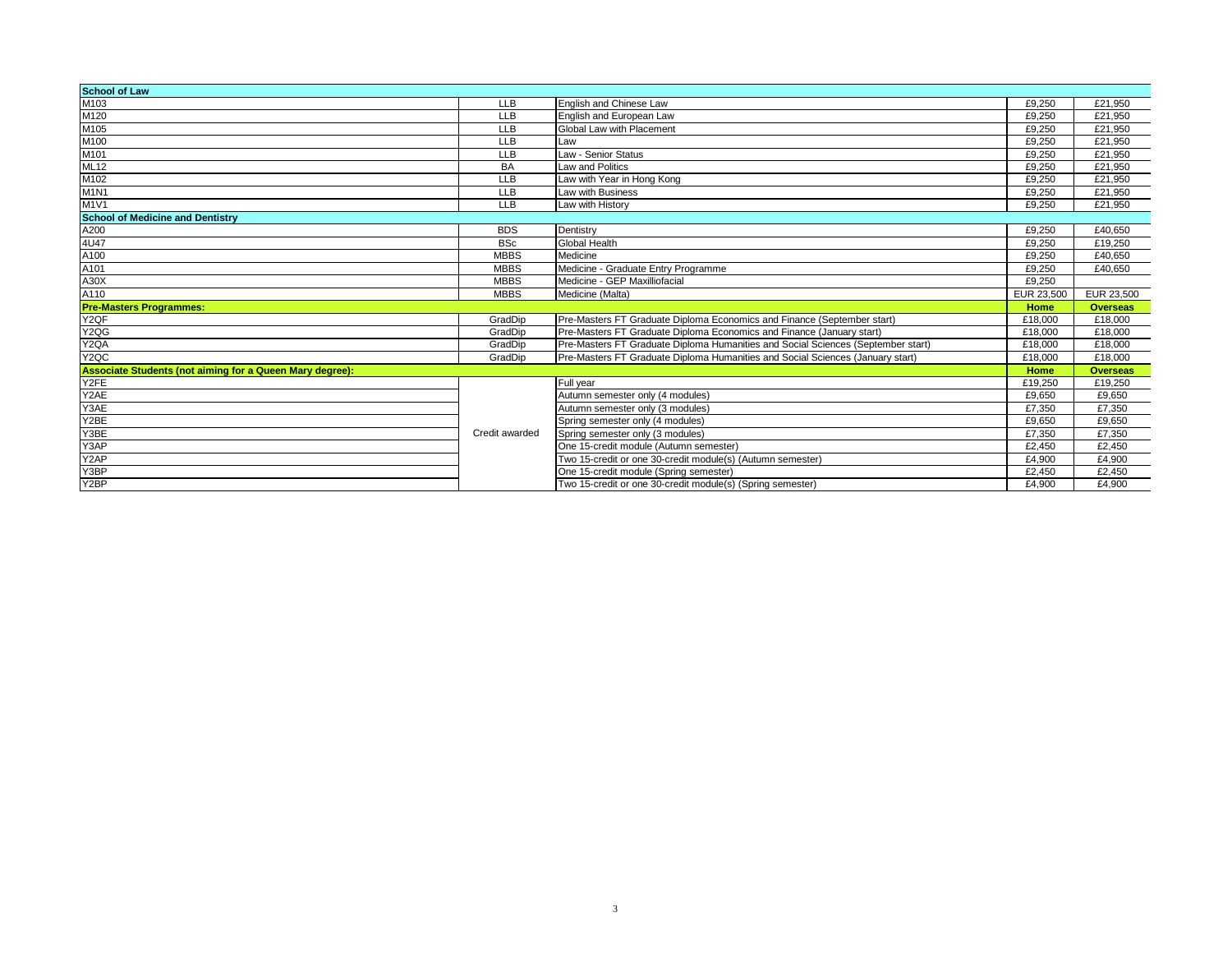| Notes: |                                                                                                                                                                                                                                                                                                                                                                                                                                                                                                                                                                                                                                                                                                                      |  |  |  |  |
|--------|----------------------------------------------------------------------------------------------------------------------------------------------------------------------------------------------------------------------------------------------------------------------------------------------------------------------------------------------------------------------------------------------------------------------------------------------------------------------------------------------------------------------------------------------------------------------------------------------------------------------------------------------------------------------------------------------------------------------|--|--|--|--|
|        | Fees for Home/EU students enrolled on undergraduate degrees are regulated by the Government. The fee for all 'new regime' students is £9,250 from 2017-<br>18. Students who are eligible for the 'old regime' rate of tuition fees will be charged a lower rate, which in 2021-22 is £3,465.                                                                                                                                                                                                                                                                                                                                                                                                                         |  |  |  |  |
|        | Incoming exchange students on ERASMUS or non-EU exchange programmes are not charged tuition fees.                                                                                                                                                                                                                                                                                                                                                                                                                                                                                                                                                                                                                    |  |  |  |  |
|        | Overseas students on Year 0 of a programme with an integrated Foundation Year or on a preliminary year for intensive Russian language instruction in 2020-<br>21 will pay the standard classroom or lab-based rate for new students in 2021-22 when they enter Year 1. The Year 1 rate in 2021-22 will not be based on an<br>inflationary uplift from the Year 0 rate in 2020-21.                                                                                                                                                                                                                                                                                                                                    |  |  |  |  |
|        | Overseas students who complete Year 0 of a degree programme with an integrated Foundation Year or a preliminary year for intensive Russian language<br>instruction in 2020-21 and proceed to Year 1 in 2021-22 will pay the new classroom or lab-based rate for Year 1 in 2021-22. The Year 1 rate in 2021-22 is not<br>based on an inflationary uplift from the Year 0 rate charged in 2020-21.                                                                                                                                                                                                                                                                                                                     |  |  |  |  |
|        | New Overseas students commencing the MBBS, GEP or BDS programme in 2015-16 or thereafter are charged a single rate of fees, with annual inflationary<br>uplifts in each subsequent year of the programme. MBBS, GEP and BDS students who commenced the programme in 2014-15 or earlier will continue to be<br>charged two rates of fees in 2021-22 and thereafter until they finish or leave the programme, based on whether they are enrolled in a non-clinical or clinical<br>year of the programme. Direct clinical entrants to Year 3 of the MBBS are charged the rate for the cohort they are joining rather than the new student rate.                                                                         |  |  |  |  |
|        | New Overseas students who transfer to Queen Mary from another university and enter directly into Year 2 or a later year of a programme are charged the rate<br>for the cohort they are joining rather than the new student rate. This includes students transferring to Queen Mary under an international articulation<br>partnership (such as a 2+3 arrangement). Please refer to the relevant page in the fee schedule based on the year of the programme you are entering. This<br>does not apply to BUPT students studying at Queen Mary; BUPT students are charged a special agreed rate of fees. Home/EU students transferring from<br>another university are subject to regulated fees set by the Government. |  |  |  |  |
|        | As a result of the 2015 Comprehensive Spending Review, there may be changes to funding mechanisms for courses which are currently NHS funded. Exact<br>funding requirements are yet to be confirmed but are likely to affect students applying for courses due to start September 2018 onwards. This may affect<br>whether the course will change from a Diploma to a Degree programme and this may additionally affect the entry requirements for 2018 onwards.                                                                                                                                                                                                                                                     |  |  |  |  |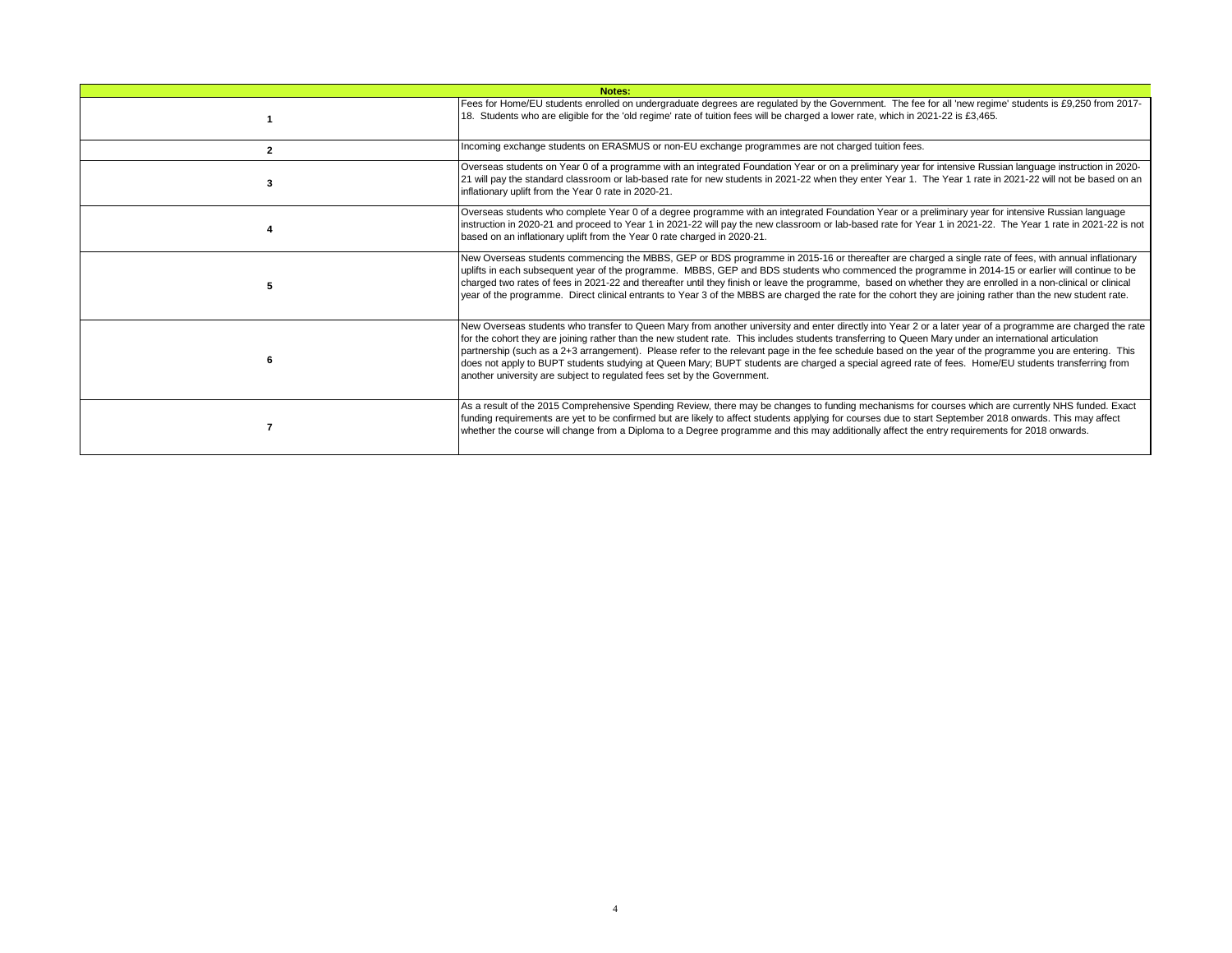#### **Undergraduate students entering Year 2 of their programme:**

| Course code                                       | Award      | Title                                                      |                 | 2021-22         |
|---------------------------------------------------|------------|------------------------------------------------------------|-----------------|-----------------|
| Degree programmes with standard fees:             |            | Home                                                       | <b>Overseas</b> |                 |
| See page 12 for details                           |            | Arts/Classroom-based programmes                            | £9,250          | £18,300         |
|                                                   |            | Mathematics programmes                                     | £9,250          | £18,300         |
|                                                   |            | Laboratory-based programmes                                | £9,250          | £22,900         |
| Degree programmes with non-standard fees:         |            |                                                            | Home            | <b>Overseas</b> |
| <b>School of Biological and Chemical Sciences</b> |            |                                                            |                 |                 |
| All SBCS Programmes (BSc / Msci awards)           |            |                                                            | £9,250          | £23,900         |
| <b>School of Geography</b>                        |            |                                                            |                 |                 |
| <b>F8N2</b>                                       | <b>BSc</b> | Environmental Science with Business Mangement              | £9,250          | £21,200         |
| F851                                              | <b>BSc</b> | <b>Environmental Science</b>                               | £9,250          | £21,200         |
| <b>School of Business and Management</b>          |            |                                                            |                 |                 |
| 4P20                                              | <b>BSc</b> | Accounting and Management                                  | £9,250          | £19,850         |
| <b>NN12</b>                                       | <b>BSc</b> | <b>Business Management</b>                                 | £9,250          | £19,850         |
| <b>NM11</b>                                       | <b>BSc</b> | <b>Business with Law</b>                                   | £9,250          | £19,850         |
| 4G44                                              | <b>BSc</b> | Marketing and Management                                   | £9,250          | £19,850         |
| <b>NN13</b>                                       | <b>BSc</b> | Business Management with Integrated Foundation Year        | £9,250          | £19,850         |
| 4G45                                              | <b>BSc</b> | Marketing and Management with Integrated Foundation Year   | £9,250          | £19,850         |
| 4P21                                              | <b>BSc</b> | Accounting and Management with Intregrated Foundation Year | £9.250          | £19,850         |
| <b>School of Economics and Finance</b>            |            |                                                            |                 |                 |
| L100                                              | BSc (Econ) | Economics                                                  | £9,250          | £19,850         |
| <b>LN13</b>                                       | BSc (Econ) | <b>Economics and Finance</b>                               | £9,250          | £19,850         |
| LL12                                              | BSc (Econ) | <b>Economics and Politics</b>                              | £9,250          | £19,850         |
| <b>LN12</b>                                       | BSc (Econ) | Economics, Finance and Management                          | £9,250          | £19,850         |
| <b>LG11</b>                                       | BSc (Econ) | Economics, Statistics and Mathematics                      | £9,250          | £19,050         |
| L13N                                              | BSc (Econ) | Economics and International Finance                        | £9,250          | £19,850         |
| <b>Institute of Population Health Sciences</b>    |            |                                                            |                 |                 |
| 4U47                                              | <b>BSc</b> | Global Health                                              | £9,250          | £19,050         |
| <b>School of Law</b>                              |            |                                                            |                 |                 |
| M103                                              | <b>LLB</b> | English and Chinese Law                                    | £9,250          | £21,200         |
| M120                                              | <b>LLB</b> | English and European Law                                   | £9,250          | £21,200         |
| M105                                              | <b>LLB</b> | Global Law with Placement                                  | £9,250          | £21,200         |
| M100                                              | <b>LLB</b> | Law                                                        | £9,250          | £21,200         |
| M101                                              | <b>LLB</b> | Law - Senior Status                                        | £9.250          | £21,200         |
| <b>ML12</b>                                       | <b>BA</b>  | Law and Politics                                           | £9,250          | £21,200         |
| M102                                              | <b>LLB</b> | Law with Year in Hong Kong                                 | £9,250          | £21,200         |
| M <sub>1</sub> N <sub>1</sub>                     | <b>LLB</b> | Law with Business                                          | £9,250          | £21,200         |
| M1V1                                              | <b>LLB</b> | Law with History                                           | £9,250          | £21,200         |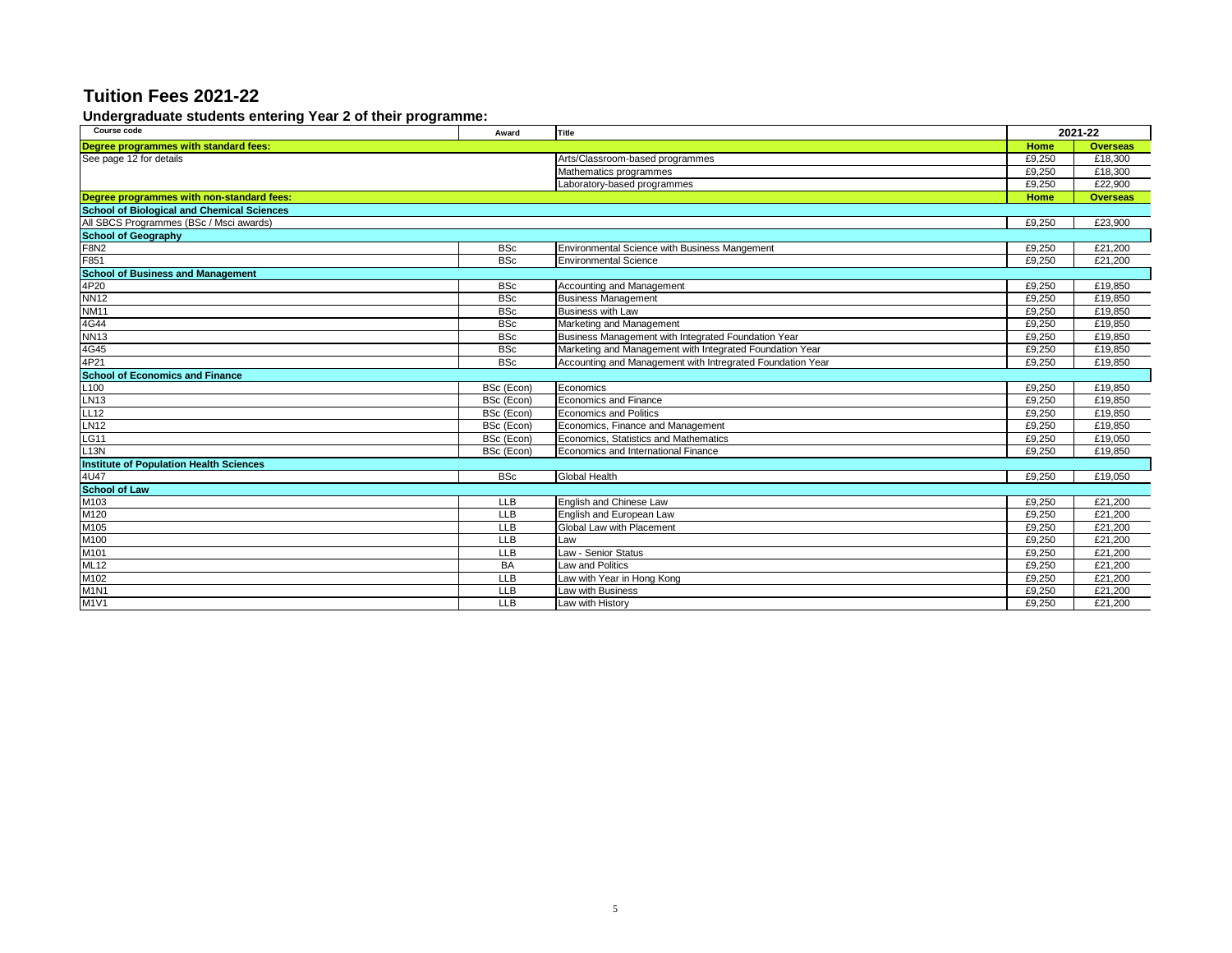| <b>School of Medicine and Dentistry</b> |             |                                                                                                                                                                                                                                                                                                                                                                                                                                                                  |         |         |  |  |
|-----------------------------------------|-------------|------------------------------------------------------------------------------------------------------------------------------------------------------------------------------------------------------------------------------------------------------------------------------------------------------------------------------------------------------------------------------------------------------------------------------------------------------------------|---------|---------|--|--|
| A200                                    | <b>BDS</b>  | Dentistry                                                                                                                                                                                                                                                                                                                                                                                                                                                        | £9,250  | £38,650 |  |  |
| A100                                    | <b>MBBS</b> | Medicine                                                                                                                                                                                                                                                                                                                                                                                                                                                         | £9,250  | £38,650 |  |  |
| A101                                    | <b>MBBS</b> | Medicine - Graduate Entry Programme                                                                                                                                                                                                                                                                                                                                                                                                                              | £9,250  | £38,650 |  |  |
| A30X                                    | <b>MBBS</b> | Medicine - GEP Maxilliofacial                                                                                                                                                                                                                                                                                                                                                                                                                                    | £9.250  | £38,650 |  |  |
| A110                                    | <b>MBBS</b> | Medicine (Malta)                                                                                                                                                                                                                                                                                                                                                                                                                                                 | £35,000 | £35.000 |  |  |
|                                         | Notes:      |                                                                                                                                                                                                                                                                                                                                                                                                                                                                  |         |         |  |  |
|                                         |             | Students who resit out of attendance or interrupt studies in 2020-21 will pay the relevant rate for their year of programme when they return in 2021-22.                                                                                                                                                                                                                                                                                                         |         |         |  |  |
|                                         |             | As a result of the 2015 Comprehensive Spending Review, there may be changes to funding mechanisms for courses which are currently NHS funded. Exact<br>funding requirements are yet to be confirmed but are likely to affect students applying for courses due to start September 2018 onwards. This may affect<br>whether the course will change from a Diploma to a Degree programme and this may additionally affect the entry requirements for 2018 onwards. |         |         |  |  |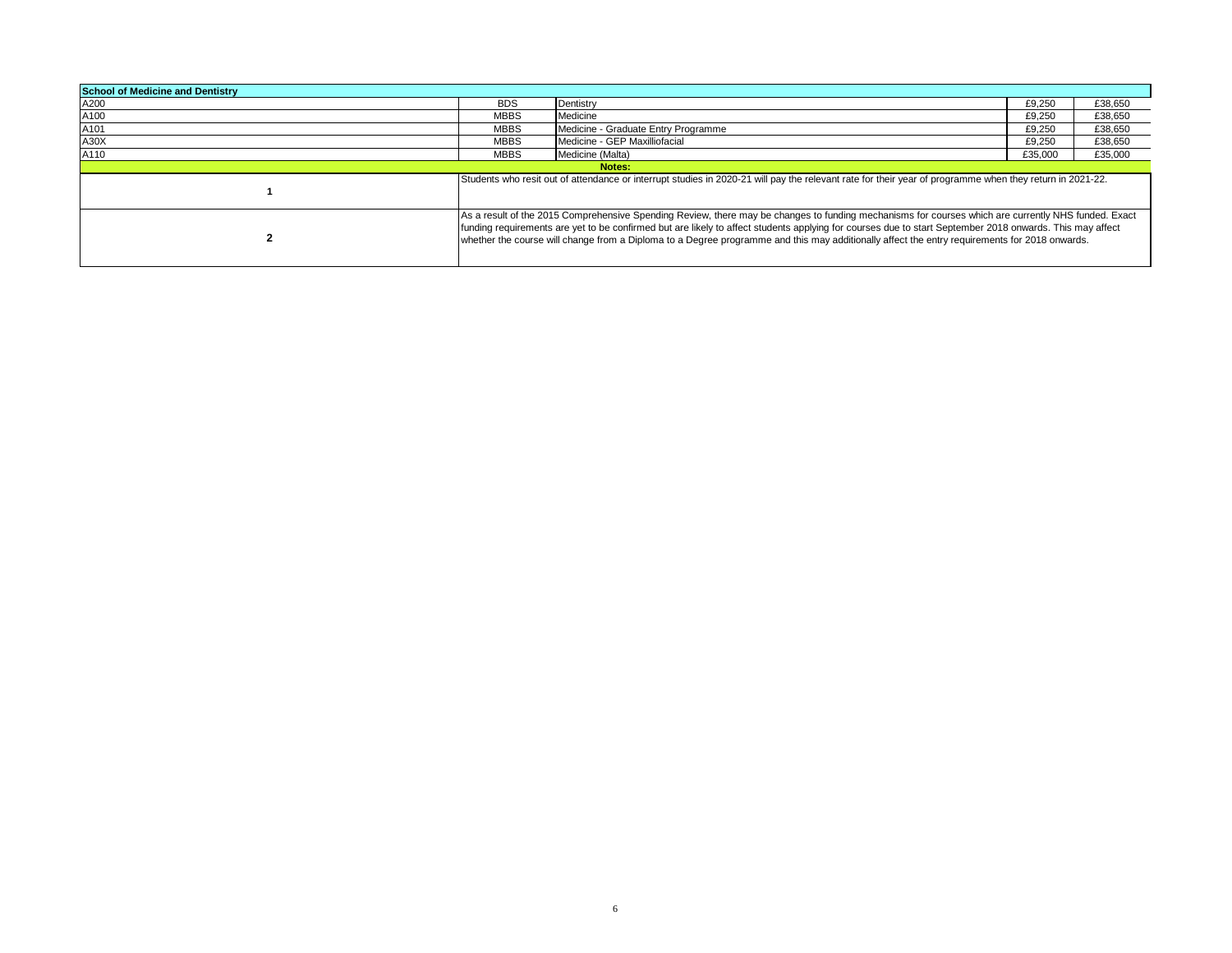#### **Undergraduate students entering Year 3 of their programme:**

| Course code                                       | Award       | Title                                                      |          | 2021-22         |
|---------------------------------------------------|-------------|------------------------------------------------------------|----------|-----------------|
| Degree programmes with standard fees:             |             |                                                            | Home     | <b>Overseas</b> |
| See page 12 for details                           |             | Arts/Classroom-based programmes                            | £9,250   | £16,900         |
|                                                   |             | Mathematics programmes                                     | £9.250   | £18.050         |
|                                                   |             | Laboratory-based programmes                                | £9,250   | £21,800         |
| Degree programmes with non-standard fees:         |             |                                                            | Home     | <b>Overseas</b> |
| <b>School of Biological and Chemical Sciences</b> |             |                                                            |          |                 |
| B990<br>School of Business and Management         | <b>BSc</b>  | <b>Biomedical Sciences</b>                                 | £9,250   | £24,050         |
|                                                   |             |                                                            |          |                 |
| 4P20                                              | <b>BSc</b>  | Accounting and Management                                  | £9,250   | £18,900         |
| <b>NN12</b>                                       | <b>BSc</b>  | <b>Business Management</b>                                 | £9,250   | £18,900         |
| 4G44                                              | <b>BSc</b>  | Marketing and Management                                   | £9,250   | £18,900         |
| <b>NN13</b>                                       | <b>BSc</b>  | Business Management with Integrated Foundation Year        | £9,250   | £18,900         |
| 4G45                                              | <b>BSc</b>  | Marketing and Management with Integrated Foundation Year   | £9,250   | £18,900         |
| 4P21                                              | <b>BSc</b>  | Accounting and Management with Intregrated Foundation Year | £9,250   | £18,900         |
| <b>School of Economics and Finance</b>            |             |                                                            |          |                 |
| L <sub>100</sub>                                  | BSc (Econ)  | Economics                                                  | £9,250   | £18,900         |
| <b>LN13</b>                                       | BSc (Econ)  | <b>Economics and Finance</b>                               | £9,250   | £18,900         |
| LL12                                              | BSc (Econ)  | <b>Economics and Politics</b>                              | £9,250   | £18,900         |
| <b>LN12</b>                                       | BSc (Econ)  | Economics, Finance and Management                          | £9,250   | £18,900         |
| <b>LG11</b>                                       | BSc (Econ)  | Economics. Statistics and Mathematics                      | £9,250   | £18,900         |
| L13N                                              | BSc (Econ)  | Economics and International Finance                        | £9,250   | £18,900         |
| <b>Institute of Population Health Sciences</b>    |             |                                                            |          |                 |
| 4U47                                              | <b>BSc</b>  | Global Health                                              | £9,250   | £19,050         |
| <b>School of Law</b>                              |             |                                                            |          |                 |
| M103                                              | <b>LLB</b>  | English and Chinese Law                                    | £9,250   | £20,400         |
| M120                                              | LLB         | English and European Law                                   | £9,250   | £20,400         |
| M105                                              | <b>LLB</b>  | Global Law with Placement                                  | £9,250   | £20,400         |
| M100                                              | <b>LLB</b>  | Law                                                        | £9,250   | £20,400         |
| M101                                              | LLB         | <b>Law-Senior Status</b>                                   | £9,250   | £20,400         |
| ML12                                              | <b>BA</b>   | Law and Politics                                           | £9,250   | £20,400         |
| M102                                              | <b>LLB</b>  | Law with Year in Hong Kong                                 | £9,250   | £20,400         |
| M1V1                                              | <b>LLB</b>  | Law with History                                           | £9,250   | £20,400         |
| <b>School of Medicine and Dentistry</b>           |             |                                                            |          |                 |
| A400                                              | <b>BDS</b>  | Dentistry                                                  | £9,250   | £38,000         |
| A100                                              | <b>MBBS</b> | Medicine                                                   | £9,250   | £36,650         |
| A301                                              | <b>MBBS</b> | Medicine - Graduate Entry Programme                        | £9,250   | £36,650         |
| A30X                                              | <b>MBBS</b> | Medicine - GEP Maxilliofacial                              | £9,250   |                 |
| A110                                              | <b>MBBS</b> | Medicine (Malta)                                           | € 35.000 | € 35,000        |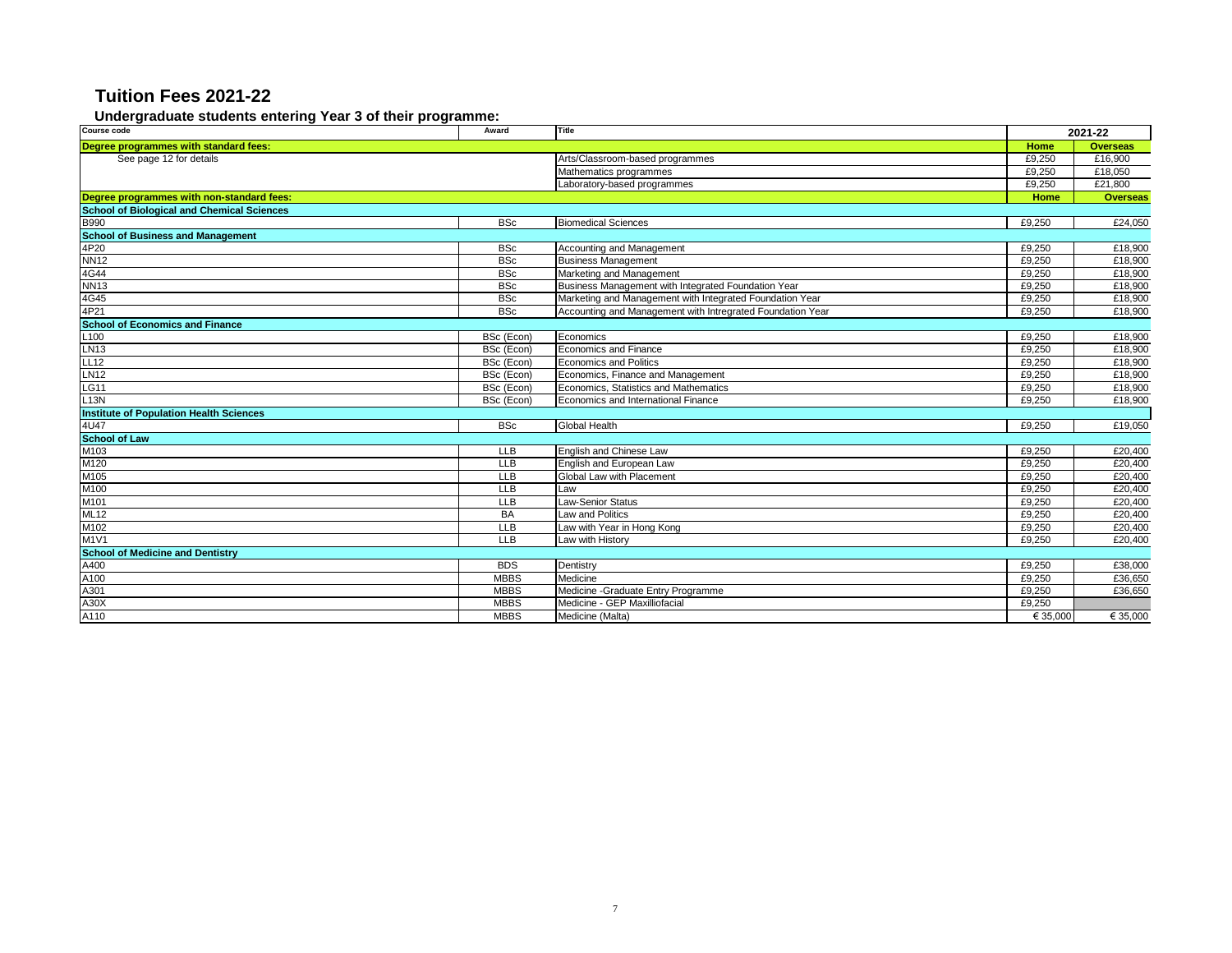| <b>School of Politics and International Relations</b> |                    |                                                                                                                                                                                                                                                                                                                                                                                                                                                                  |        |         |
|-------------------------------------------------------|--------------------|------------------------------------------------------------------------------------------------------------------------------------------------------------------------------------------------------------------------------------------------------------------------------------------------------------------------------------------------------------------------------------------------------------------------------------------------------------------|--------|---------|
| L <sub>250</sub>                                      | BA                 | <b>International Relations</b>                                                                                                                                                                                                                                                                                                                                                                                                                                   | £9,250 | £17,650 |
| Notes:                                                |                    |                                                                                                                                                                                                                                                                                                                                                                                                                                                                  |        |         |
|                                                       | return in 2021-22. | Students who resit out of attendance or interrupt studies in 2020-21 will pay the relevant rate for their year of programme when they                                                                                                                                                                                                                                                                                                                            |        |         |
|                                                       |                    | As a result of the 2015 Comprehensive Spending Review, there may be changes to funding mechanisms for courses which are currently NHS funded. Exact<br>funding requirements are yet to be confirmed but are likely to affect students applying for courses due to start September 2018 onwards. This may affect<br>whether the course will change from a Diploma to a Degree programme and this may additionally affect the entry requirements for 2018 onwards. |        |         |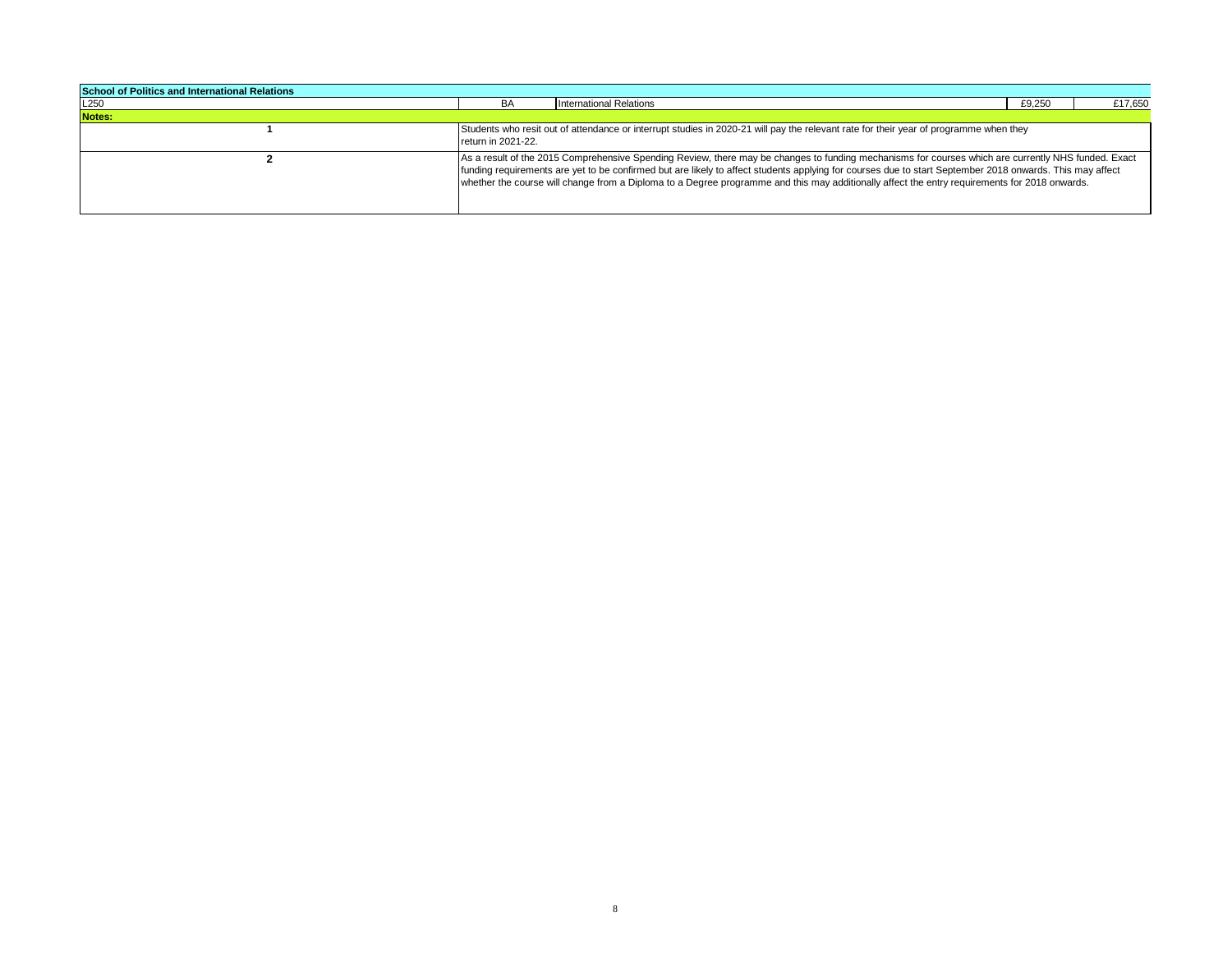**Undergraduate students entering Year 4 of their programme:**

| <b>Course code</b>                                    | Award       | Title                                                                                                                                                    |          | 2021/22         |
|-------------------------------------------------------|-------------|----------------------------------------------------------------------------------------------------------------------------------------------------------|----------|-----------------|
| Degree programmes with standard fees:                 |             |                                                                                                                                                          | Home     | <b>Overseas</b> |
| See page 12                                           |             | Arts/Classroom-based programmes                                                                                                                          | £9,250   | £16,650         |
| for details                                           |             | Laboratory-based programmes                                                                                                                              | £9,250   | £20,500         |
| Degree programmes with non-standard fees:             |             |                                                                                                                                                          |          |                 |
| <b>School of Economics and Finance</b>                |             |                                                                                                                                                          |          |                 |
| BSc (Econ) Courses with a year abroad                 |             |                                                                                                                                                          | £9,250   | £18,200         |
| School of Electronic Engineering and Computer Science |             |                                                                                                                                                          |          |                 |
| G401                                                  | <b>MSci</b> | <b>Computer Science</b>                                                                                                                                  | £9,250   | £21,000         |
| G402                                                  | <b>BSc</b>  | Computer Science with Industrial Experience                                                                                                              | £9,250   | £21,000         |
| <b>I1N1</b>                                           | <b>BSc</b>  | Software Engineering for Business with Industrial Experience                                                                                             | £9,250   | £21,000         |
| <b>School of Law</b>                                  |             |                                                                                                                                                          |          |                 |
| M103                                                  | <b>LLB</b>  | English and Chinese Law                                                                                                                                  | £9,250   | £18,800         |
| M120                                                  | <b>LLB</b>  | English and European Law                                                                                                                                 | £9,250   | £18,800         |
| M105                                                  | <b>LLB</b>  | Global Law with Placement                                                                                                                                | £9,250   | £18,800         |
| M102                                                  | <b>LLB</b>  | Law with Year in Hong Kong                                                                                                                               | £9,250   | £18,800         |
| <b>School of Medicine and Dentistry</b>               |             |                                                                                                                                                          |          |                 |
| A400                                                  | <b>BDS</b>  | Dentistry                                                                                                                                                | £9,250   | £36,400         |
| A100                                                  | <b>MBBS</b> | Medicine                                                                                                                                                 | £9,250   | £37,000         |
| A301                                                  | <b>MBBS</b> | Medicine - Graduate Entry Programme                                                                                                                      | £9,250   | £37,000         |
| A110                                                  | <b>MBBS</b> | Medicine (Malta)                                                                                                                                         | € 35,000 | € 35,000        |
| Notes:                                                |             |                                                                                                                                                          |          |                 |
|                                                       |             | Students who resit out of attendance or interrupt studies in 2020-21 will pay the relevant rate for their year of programme when they return in 2021-22. |          |                 |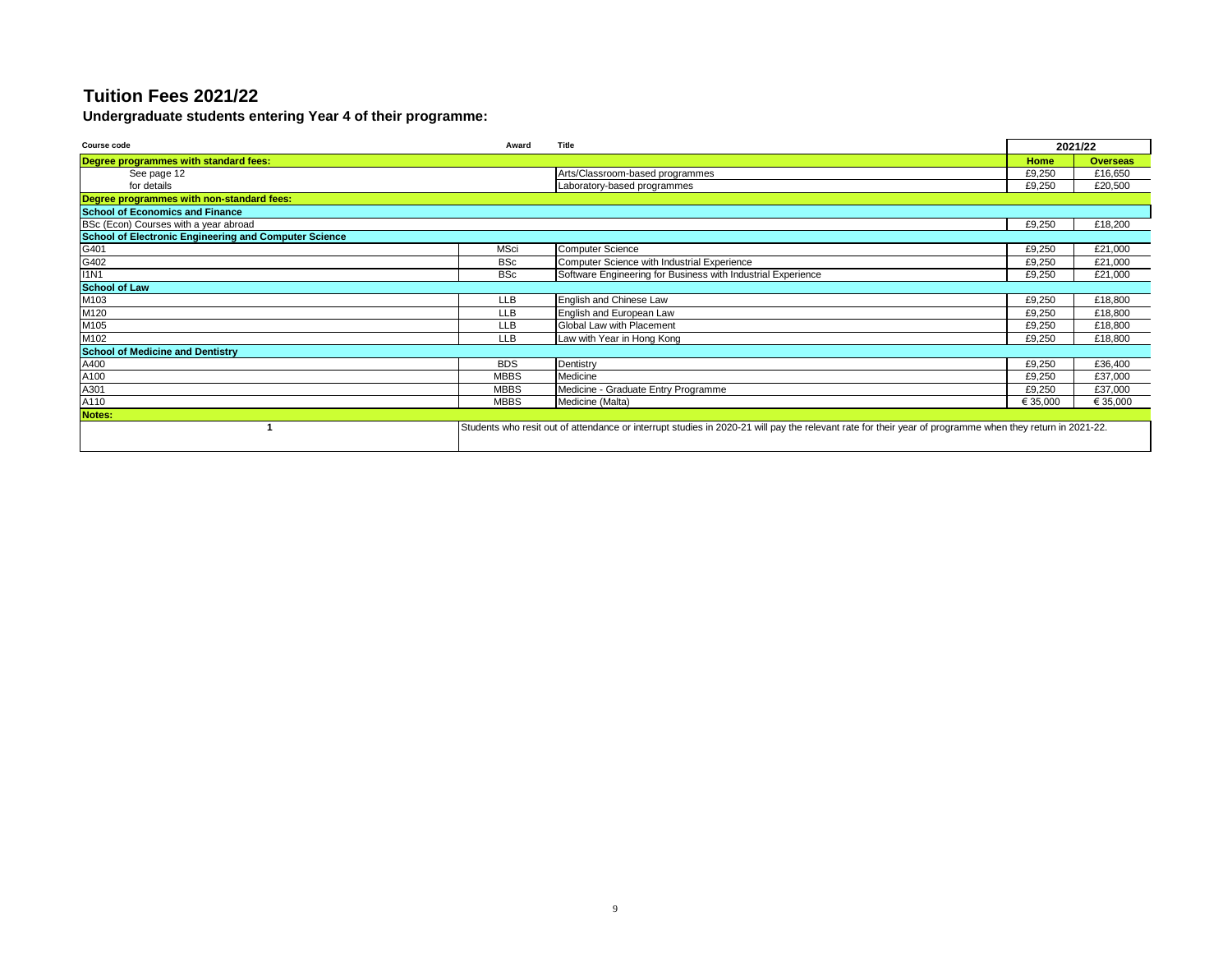**Undergraduate students entering Year 5 of their programme:**

| Course code                               | Award       | Title                                                                                                                                                   |          | 2021/22         |
|-------------------------------------------|-------------|---------------------------------------------------------------------------------------------------------------------------------------------------------|----------|-----------------|
| Degree programmes with standard fees:     |             |                                                                                                                                                         | Home     | <b>Overseas</b> |
| See page 12                               |             | Arts/Classroom-based programmes                                                                                                                         | £9,250   | £16,550         |
| for details                               |             | Laboratory-based programmes                                                                                                                             | £9,250   | £20,500         |
| Degree programmes with non-standard fees: |             |                                                                                                                                                         | Home     | <b>Overseas</b> |
| <b>School of Mathematical Sciences</b>    |             |                                                                                                                                                         |          |                 |
| GN <sub>2H</sub>                          | MSci        | Financial Mathematics with a Professional Placement                                                                                                     | £9,250   | £18,200         |
| <b>School of Medicine and Dentistry</b>   |             |                                                                                                                                                         |          |                 |
| A400                                      | <b>BDS</b>  | Dentistry                                                                                                                                               | £9,250   | £35,300         |
| A300                                      | <b>MBBS</b> | Medicine                                                                                                                                                | £9,250   | £35,300         |
| A110                                      | <b>MBBS</b> | Medicine (Malta)                                                                                                                                        | € 35,000 | € 35,000        |
| Notes:                                    |             |                                                                                                                                                         |          |                 |
|                                           |             | Students who resit out of attendance or interrupt studies in 2020-21 will pay the relevant rate for their year of programme when they return in 2021-22 |          |                 |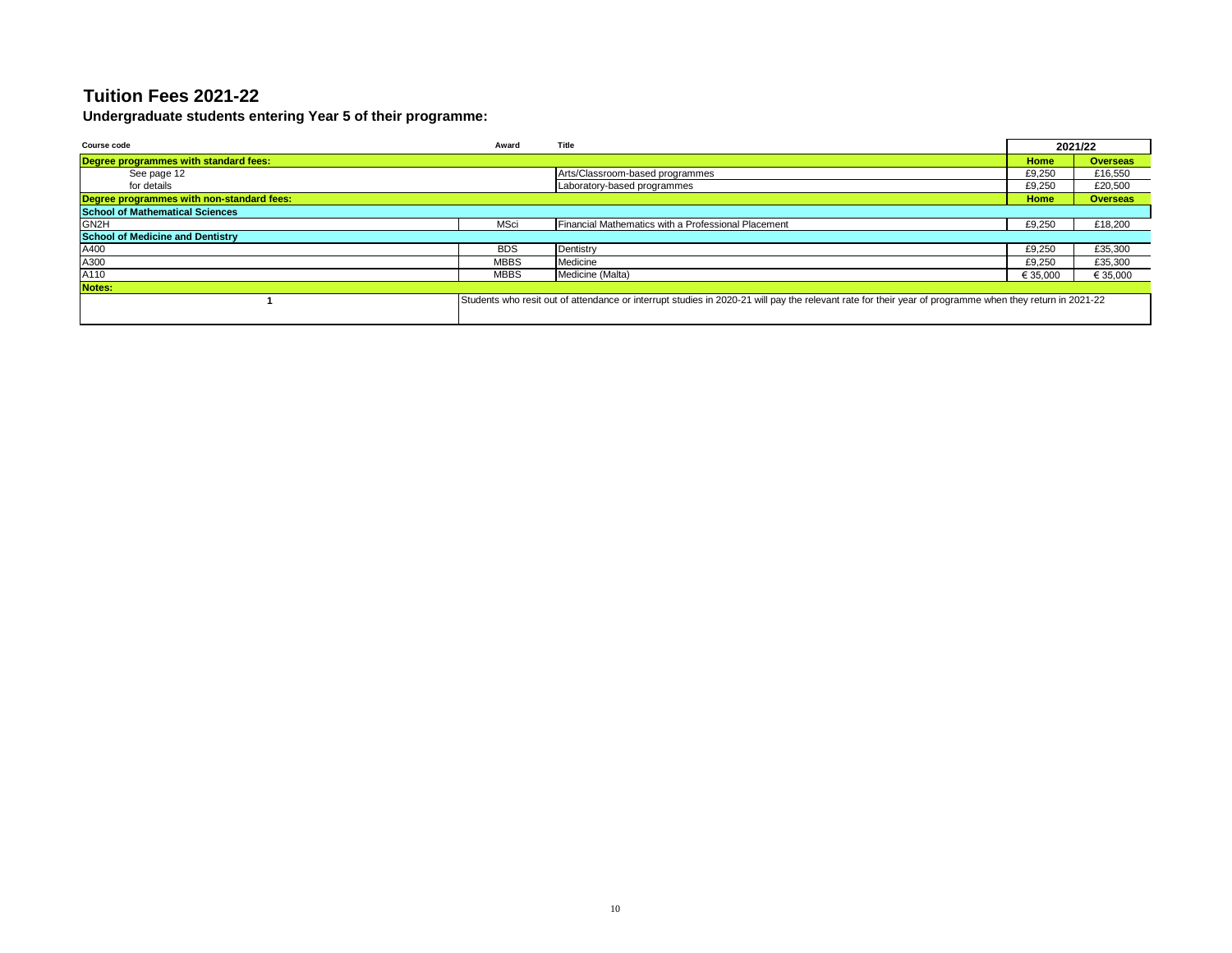**Undergraduate students undertaking a year abroad or work/sandwich year placement:**

|                                                                                  |                                                                                                                                                                                                                                                                                                                                                                                 | 2021-22                                                                                                                                                                                  |  |  |
|----------------------------------------------------------------------------------|---------------------------------------------------------------------------------------------------------------------------------------------------------------------------------------------------------------------------------------------------------------------------------------------------------------------------------------------------------------------------------|------------------------------------------------------------------------------------------------------------------------------------------------------------------------------------------|--|--|
| Year Abroad (Erasmus):                                                           | Home                                                                                                                                                                                                                                                                                                                                                                            | <b>Overseas</b>                                                                                                                                                                          |  |  |
| Erasmus study and/or work year abroad - all schools                              | £1,385                                                                                                                                                                                                                                                                                                                                                                          | 50% of fee for relevant year of programme                                                                                                                                                |  |  |
| <b>Study Year Abroad (non-Erasmus):</b>                                          | <b>Home</b>                                                                                                                                                                                                                                                                                                                                                                     | <b>Overseas</b>                                                                                                                                                                          |  |  |
| Study year abroad (non-Erasmus) - all schools                                    | £1,385                                                                                                                                                                                                                                                                                                                                                                          | 50% of fee for relevant year of programme                                                                                                                                                |  |  |
| <b>Work Year Abroad (non-Erasmus):</b>                                           | Home                                                                                                                                                                                                                                                                                                                                                                            | <b>Overseas</b>                                                                                                                                                                          |  |  |
| Work year abroad (non-Erasmus) - students in SLLF                                | £1,385                                                                                                                                                                                                                                                                                                                                                                          | 50% of fee for relevant year of programme                                                                                                                                                |  |  |
| Work year abroad (non-Erasmus) - students in all schools except SLLF             | £1,850                                                                                                                                                                                                                                                                                                                                                                          | 50% of fee for relevant year of programme                                                                                                                                                |  |  |
| Split Study/Work Year Abroad (non-Erasmus):                                      | <b>Home</b>                                                                                                                                                                                                                                                                                                                                                                     | <b>Overseas</b>                                                                                                                                                                          |  |  |
| Split study/work year abroad (non-Erasmus) - students in SLLF                    | £1,385                                                                                                                                                                                                                                                                                                                                                                          | 50% of fee for relevant year of programme                                                                                                                                                |  |  |
| Split study/work year abroad (non-Erasmus) - students in all schools except SLLF | £1,850                                                                                                                                                                                                                                                                                                                                                                          | 50% of fee for relevant year of programme                                                                                                                                                |  |  |
| Work/Sandwich Year Placement in the UK:                                          | <b>Home</b>                                                                                                                                                                                                                                                                                                                                                                     | <b>Overseas</b>                                                                                                                                                                          |  |  |
| LLB year in practice - students in Law                                           | £1,850                                                                                                                                                                                                                                                                                                                                                                          | £3,700                                                                                                                                                                                   |  |  |
| Sandwich year placement - students in SBCS, EECS, SEMS, SMS and SEF              | £1,850                                                                                                                                                                                                                                                                                                                                                                          | £3,700                                                                                                                                                                                   |  |  |
| Notes:                                                                           |                                                                                                                                                                                                                                                                                                                                                                                 |                                                                                                                                                                                          |  |  |
|                                                                                  | The Home/EU rate is for students who started their programme in 2012-13 or later and are subject to 'new regime' fees. Home/EU students<br>subject to the 'old regime' fees will be charged £1,725 for non-Erasmus study and/or work year abroad placements. Home/EU students<br>subject to the 'old' fee regime are not charged a fee for Erasmus study/work abroad programme. |                                                                                                                                                                                          |  |  |
| $\mathbf{2}$                                                                     |                                                                                                                                                                                                                                                                                                                                                                                 | Students undertaking only one semester abroad or on work placement are charged the regular full-time rate for the year of the programme if<br>at least 10 weeks are spent at Queen Mary. |  |  |